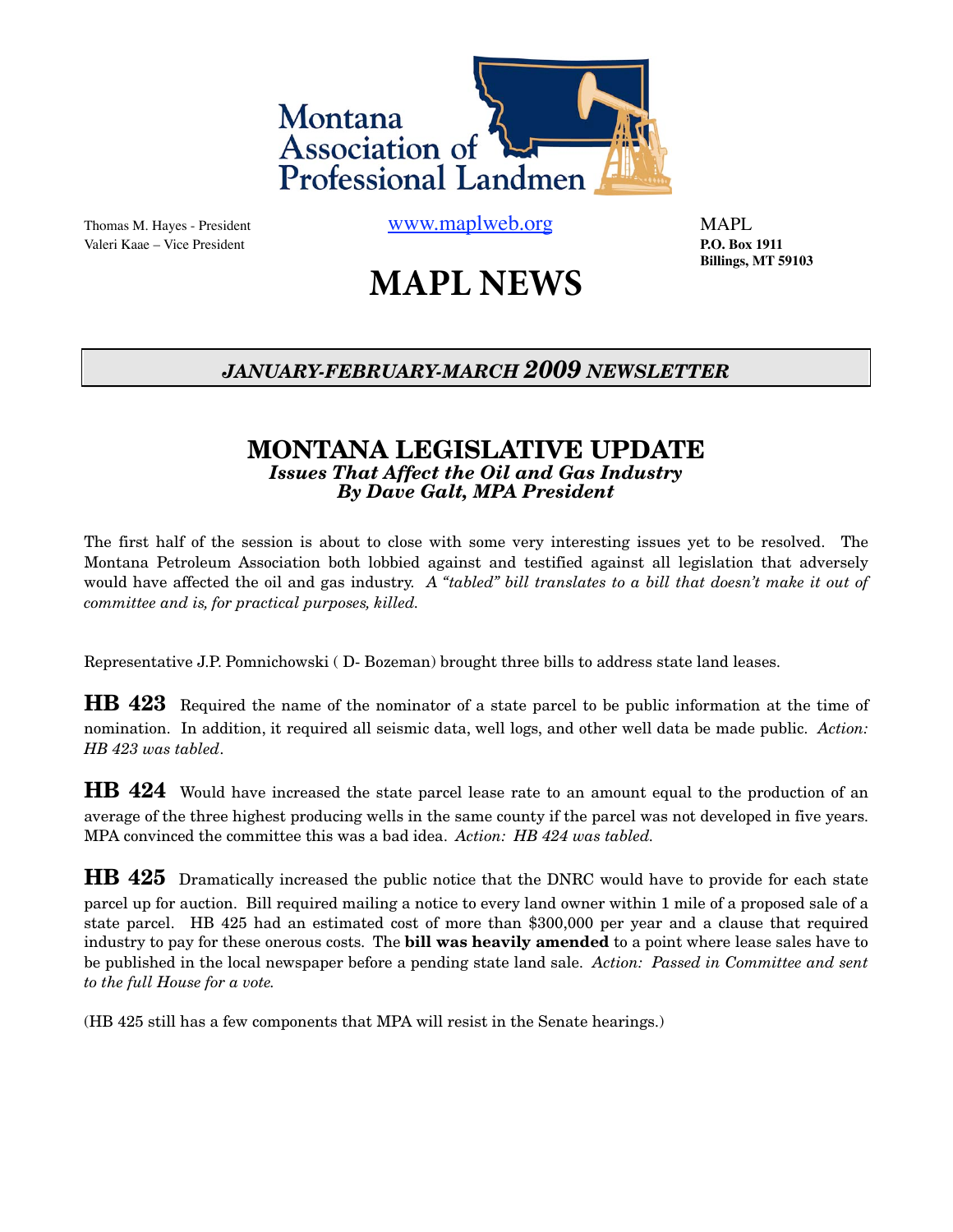**SB 475** Recognizing that DNRC needs to have a better public notice system, Senator John Esp (R- Big Timber sponsored SB 475. It addresses concerns of local residents by requiring the DNRC to send notice to surface owners of parcels that are nominated and advertise the sale in the local county newspaper. The cost of SB 475 should be a minor increase in the DNRC budget. *Action: Passed in committee and sent to the full Senate for a vote.* 

**SB 258** Introduced by Sen. Christine Kauffmann (D-Bozeman), SB 258 would place an \$80 price for oil and a \$7.90 price on gas that would become triggers to remove the drilling incentive. *Action: SB 258 was tabled in committee.*

**HB 388** Introduced by Rep. Kendall Van Dyk ( D-Billings), HB 388 that puts a \$1 surtax on every barrel of oil and an 8 cent surtax on every MCF of natural gas produced in Montana. The revenue from these taxes would go into the Quality Educator program in an effort to give money directly to teachers. *Action: HB 388 is still in the House Education committee awaiting action.*

The Legislative session has had quite a few bills related to climate change. MPA is working to make sure that these onerous bills do not become law. Of significant interest to landmen is the **possibility of creating another property estate for pore space.** There are two carbon sequestration bills being worked on at this time.

**HB 502** Creates a regulatory scheme for carbon sequestration under the jurisdiction of the Board of Environmental Review and gives the ownership of all pore space to the State of Montana. *Action: HB 502 is still in committee.* MPA opposes this approach and is working with other industry people on another bill that creates the regulatory framework under the Board of Oil and Gas, and does not address pore space ownership.

"Pore space" will be a critical issue in the future as industry considers injecting CO2 into the earth. Ownership of the pore space can have broad implications and unintended consequences.

MPA anticipates that **tax issues and climate change bills will dominate** the second half of the Legislative session. We appreciate all the support from MAPL and from petroleum industry members from across the state. It is important that individual members engage their local Representatives and Senators. We still have 2 months left in Montana's 61st legislative session, and we need to remain vigilant.

To comment on any of these legislative issues, contact your senators and representative directly, or feel free to contact Montana Petroleum Association or your senators and representative directly:

| Mr. Dave Galt                 | Representative Name             | $S^+$           |  |  |  | en at or              |  |  |
|-------------------------------|---------------------------------|-----------------|--|--|--|-----------------------|--|--|
| Name                          |                                 |                 |  |  |  |                       |  |  |
| Montana Petroleum Association | Montana House of Representative | Montana Senate  |  |  |  |                       |  |  |
| $(406)$ 442-7582              | P.O. Box 200400                 | P.O. Box 200500 |  |  |  |                       |  |  |
| mpa@montanapetroleum.org      | Helena, MT 59620-0400           |                 |  |  |  | Helena, MT 59620-0500 |  |  |

Email link to senators and representatives:

<http://leg.mt.gov/css/sessions/61st/legwebmessage.asp>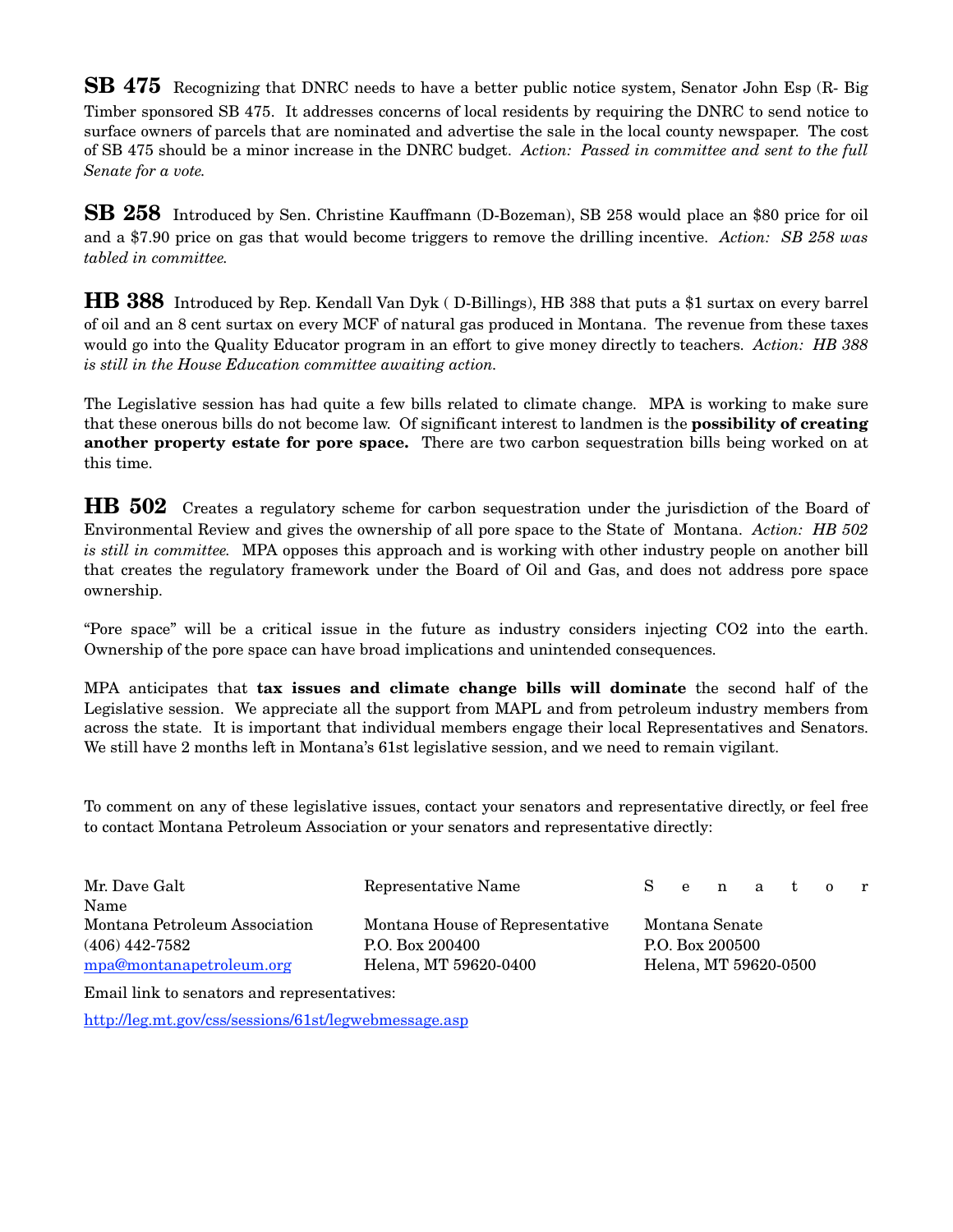#### **MAPL 2009 GOLF TOURNAMENT AND SUMMER MAPL SEMINAR DATES SET**

Dates have been set for the 2009 MAPL Gary Kabeary Golf Tournament and the 2009 MAPL Summer Landman Seminar. The golf tournament will again be held at the Laurel Golf Course (following the 1-1/2 day seminar). **Sign-ups** for both the golf tournament and seminar **will be sent out** in the next quarterly newsletter.

> **July 10, 2009 MAPL Golf Tournament Laurel, MT MAPL Landman Seminar**

**\_\_\_\_\_\_\_\_\_\_\_\_\_\_\_\_\_\_\_\_\_\_\_\_\_\_\_\_\_\_\_\_\_\_\_\_\_\_\_\_\_\_\_\_\_\_\_\_\_\_\_\_\_\_\_\_\_\_\_\_\_\_\_\_\_\_\_\_\_\_\_\_\_\_\_\_\_\_\_\_\_\_\_\_\_\_\_\_\_\_**

# **GRAPEVINE**

One of Montana's most formidable law firms, Crowley, Haughey, Hanson, Toole & Dietrich, PLLP (Billings, Montana), has merged with the North Dakota law firm of Fleck, Mather & Strutz, Ltd. (Bismarck, North Dakota). The new firm is called **Crowley Fleck PLLP**, and has more than 100 lawyers practicing in a variety of areas, including commercial litigation, insurance defense litigation, natural resources, mining and energy law, commercial transactions, banking and finance, creditors' rights, real estate transactions and development, tax and estate planning, intellectual property matters, estate administration, governmental relations and lobbying. Currently, the firm has offices in Billings, Bozeman, Helena, Kalispell and Missoula, Montana, and in Bismarck and Williston, North Dakota. The merger combines two of the finest assemblies of oil and gas lawyers in the Rocky Mountain Region.

**Correction.** In the last MAPL newsletter, the Grapevine incorrectly stated that Klabzuba Oil & Gas had been absorbed by NFR Energy LLC of Houston, Texas. Not true. Klabzuba merely sold its gas producing properties in Hill, Blaine and Chouteau Counties, Montana, to NFR Bear Paw Basin, LLC. **Klabzuba Oil and Gas, Inc**. is still operating, and not only maintains its regional office in Denver, but continues to evaluate exploration opportunities in Montana. The Grapevine apologizes, and to make amends, has temporarily withdrawn drinking privileges from the person who messed up the story.

**Jim Bob Byrd** is partnering with Vecta Oil & Gas, Ltd. (Dallas, TX), lending his skills toward Vecta's solicitation of seismically-oriented prospects in the Rockies. Jim was formerly land manager for PetroHunter Energy Corporation (Denver, CO) and is set up in Vecta's regional Lakewood (CO) office.

**Jim Sullins** has moved to Colorado to take a senior landman position with Red Willow Production Co. (Ignacio, CO). Jim recently worked for Energen (Farmington, NM), and prior to that, was a landman for North American Resources Co. (Butte, MT) and John O. Brown (Havre, MT).

**Kenneth R. Berry, Jr**., formerly the president of PYR Energy Corporation, which was bought out by Samson Resources in 2007, has ended his stint as an independent and taken the reins as land manager for NFR Energy, LLC in the Denver.

**Licensing for Landmen.** The American Association of Professional Landmen, after much consternation, has decided NOT to propose legislation this year in the State of Texas to address the issue of licensing for landmen:

> *"MOVED: That AAPL not proceed to develop a licensing bill in Texas in the 2009 Legislative Session; but that AAPL continue to monitor the Texas Legislature and maintain a defensive posture regarding action by others that would regulate or be detrimental to AAPL members."*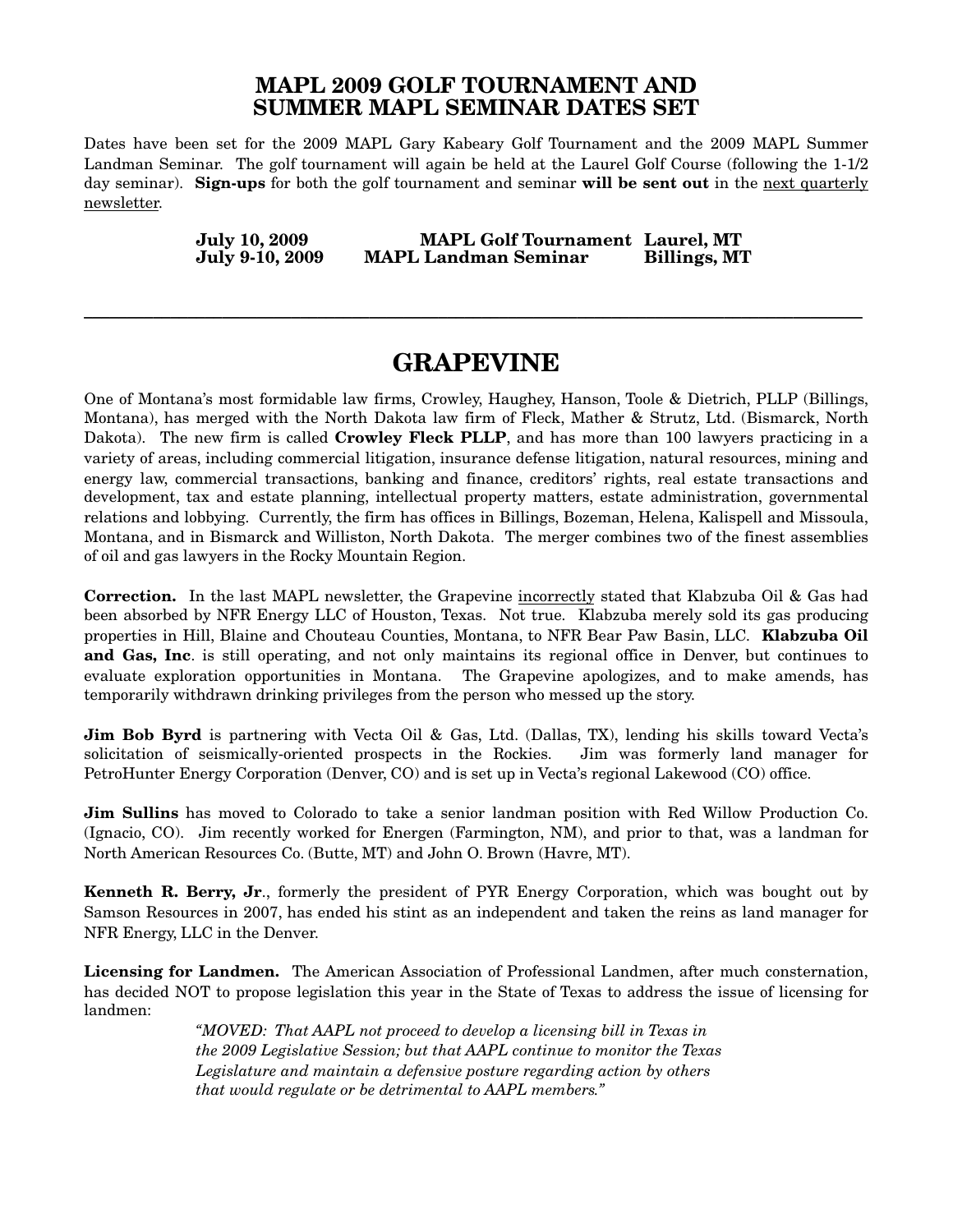#### **OBITUARIES - Good-bye to our friends and colleagues**:

**Charles J. Heringer, Jr.** Chuck Heringer left this life on December 8, 2008, at age 84. He was born in Newport, Kentucky in 1924, and as a kid, worked in the family saloon and made money by delivering meat, magazines and newspapers during the Depression. A good athlete, he played football in college at Notre Dame. He served his country in WWII, and as a bombardier with the U.S. Air Force, flew 51 missions over North Africa and Italy. After the War, Chuck began a 56-year career in oil business. His early days were in Midland, TX, where he met and became lifelong friends with George H.W. and Barbara Bush. With \$200 to his name, he relocated to Billings, Montana in the early 1950's, and made that grub stake go a long way. Chuck generated and sold drilling prospects, but primarily brokered leases and traded mineral rights. Some say he was a "tough trader" in the oil business, but his family life, his dedication to charities and to the Catholic Church, occupied the greater part of his being. He was a tireless and effective fundraiser for many worthy charitable causes, especially the Catholic schools in Billings. He was a common sense Republican and served as Chairman of Montana's Republican Party and the presidential campaigns in Montana for both George H.W. Bush and George W. Bush. And along with his late wife, Marynell, raised a raucous family of seven children, all of whom turned out to be good people. Chuck is survived by his sister, Helen, and his children: Susan, Bucky, Bartie, Mike, Judy, Kevin and Shawn, and 26 grandchildren. Sons Bucky, Shawn and Kevin are all in the oil business, and daughter Susan is married to a landman (Jack King). Chuck's golden years were spent in gymnasiums and at football fields and baseball fields, cheering on the grandchildren, good athletes all.

**Eric Hanson.** Eric Hanson age 52, died on January 14, 2009. Eric was a past-president of AAPL (2000-2001), visited Billings to speak at the MAPL seminar during his tenure, and was a friend Billings landman, Roxanne Simpson, who remembers him as "just a great guy." Roxanne and Eric were on the AAPL's Executive Committee together while Eric was president. He was born in Midland, Texas, and graduated from Southwestern University in Georgetown (TX). He spent 3 years working for Pennzoil in Bradford, Pennsylvania, then spent 16 years as an independent in Midland. In 1997, he joined Hanley Petroleum, Inc., as their general manager. He was instrumental in the formation and success of the North American Prospect Expo (NAPE), and in 2007 received the award for AAPL Landman of the Year. Eric Hanson is survived by his wife, Janet, one son and three daughters.

#### **AAPL Seminar – "Introduction to Field Land Practices" (Bismarck, ND)**

**\_\_\_\_\_\_\_\_\_\_\_\_\_\_\_\_\_\_\_\_\_\_\_\_\_\_\_\_\_\_\_\_\_\_\_\_\_\_\_\_\_\_\_\_\_\_\_\_\_\_\_\_\_\_\_\_\_\_\_\_\_\_\_\_\_\_\_\_\_\_\_\_\_\_\_\_\_\_\_\_\_\_\_\_\_\_\_\_\_\_**

The American Association of Professional Landmen will present its 2-day seminar, "Introduction to Field Land Practices" in Bismarck, North Dakota on the tentative dates of May 14-15, 2009. Combined with the seminar will be a 2nd day opportunity to take the Optional RPL Exam. Cost of the seminar is \$300 for AAPL members and \$500 for non-members. Advance registration for AAPL members is a discounted \$225. AAPL will award 7 credits (1 day attendance) or 12 credits (2 day attendance) for completing the seminar. (1 ethics credit is included.) The actual dates for the seminar are pending further coordination with AAPL.

This seminar is similar to the AAPL Seminar presented in Billings in August 2008, and is highly recommended to both new and veteran landmen. The seminar is a well-planned, highly organized learning/ review experience. AAPL supplies the speakers and a workbook manual that follows a course outline and is worth adding to one's library. This is a seminar that has been presented across the country on numerous occasions, and typically draws attendees from all over - even Canada. For more information, contact:

| Don Nordquist          |    | Steve Pine                    |
|------------------------|----|-------------------------------|
| $(701)$ 258-1557       | or | $(701)$ 663-2251              |
| dnordqui@petrohunt.com |    | steve@greatnorthernenergy.net |

Complete registration information can also be found on the AAPL web site at [www.landman.org](http://www.landman.org)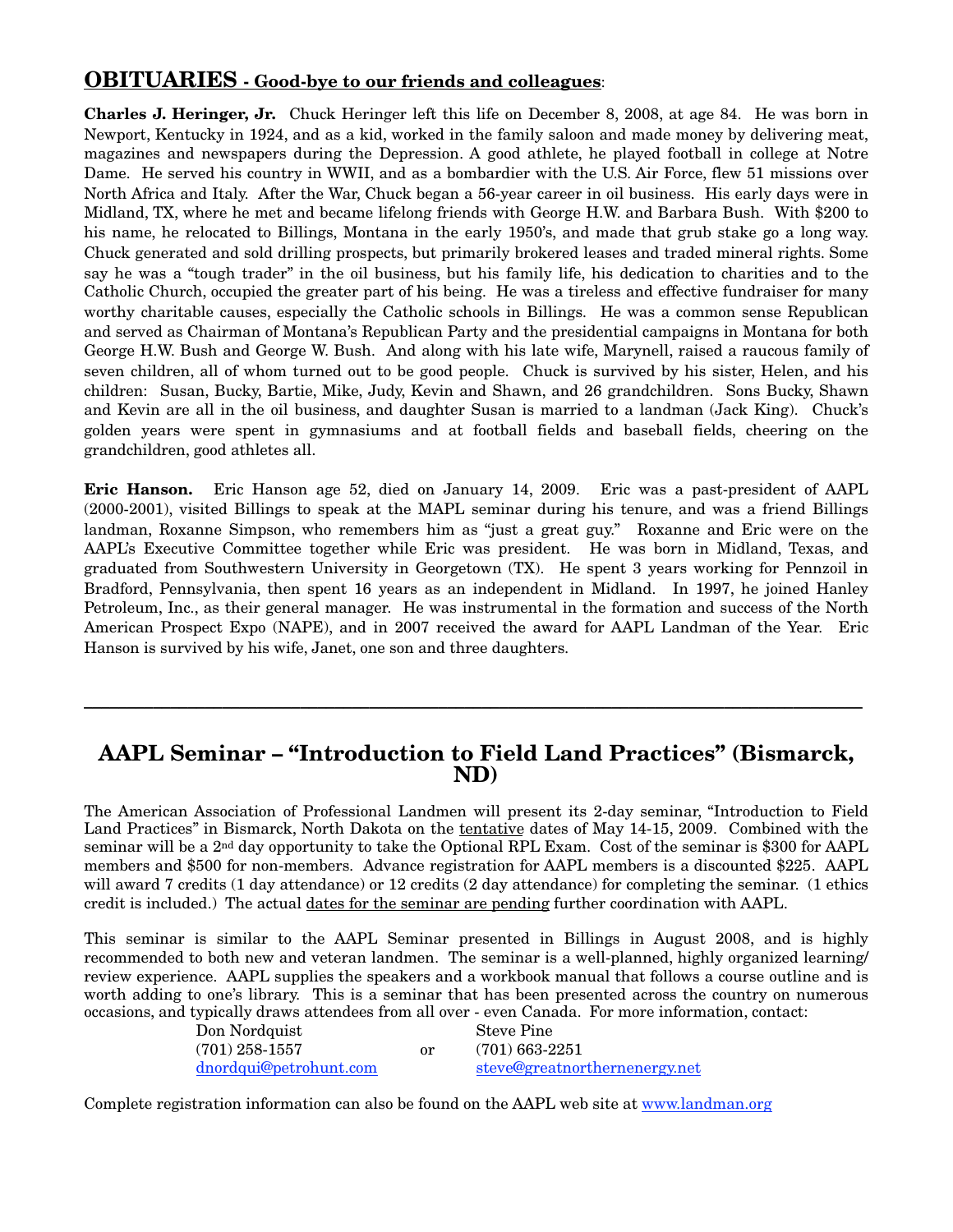### **Video ("WebEx") Seminar by MAPL (Billings, MT)**

In conjunction with the Houston Association of Professional Landmen (HAPL), MAPL will connect to it's second ever WebEx teleconference workshop on **Thursday, April 30, 2009**, at the downtown facilities of Montana State University-Billings. This is a workshop that will be broadcast live from the Houston Law office of Haynes and Boone in downtown Houston. MAPL has arranged a video link and has contracted with HAPL to transmit the workshop seminar to Billings. **Cost is \$100 per person for the 1 day event**, with lunch included. Attendees will receive **7 AAPL credits**, including 1 ethics credit. Workshop subjects will include: Pooling and unitization, Surface issues, Provision 16 of the JOA, Geologic Presentation on Shale Plays and Ethics.

Please sign up **before April 15** – minimum of 12 people necessary to hold video seminar. For details and registration, contact:

> John Fredlund MAPL<br>
> (406) 259-5106 or P.O. Bo [zonexplore@bresnan.net](mailto:zonexplore@bresnan.net)

or P.O. Box 1911<br>Billings, MT 59103 [www.maplweb.org](http://www.maplweb.org)

#### **IMPORTANT DATES: SALES, SEMINARS AND MEETINGS**

**\_\_\_\_\_\_\_\_\_\_\_\_\_\_\_\_\_\_\_\_\_\_\_\_\_\_\_\_\_\_\_\_\_\_\_\_\_\_\_\_\_\_\_\_\_\_\_\_\_\_\_\_\_\_\_\_\_\_\_\_\_\_\_\_\_\_\_\_\_\_\_\_\_\_\_\_\_\_\_\_\_\_\_\_\_\_\_\_\_\_**

| Montana State Lease Sale           | Helena, MT   | March 3, 2009               |
|------------------------------------|--------------|-----------------------------|
| MT Board of OG Commission Hearings | Billings, MT | April 2, 2009               |
| Wyoming Federal Lease Sale         | Cheyenne, WY | April 7, 2009               |
| MT-ND-SD Federal Lease Sale        | Billings, MT | April 14, 2009              |
| HAPL WebEx Technical Workshop      | Billings, MT | April 30, 2009              |
| North Dakota State Lease Sale      | Bismarck, ND | May 5, 2009                 |
| AAPL Field Land Practices Seminar  | Bismarck, ND | May 14-15, 2009 (tentative) |
| MT Board of OG Commission Hearings | Billings, MT | May 28, 2009                |
| Wyoming State Lease Sale           | Cheyenne, WY | June 3, 2009                |

**\_\_\_\_\_\_\_\_\_\_\_\_\_\_\_\_\_\_\_\_\_\_\_\_\_\_\_\_\_\_\_\_\_\_\_\_\_\_\_\_\_\_\_\_\_\_\_\_\_\_\_\_\_\_\_\_\_\_\_\_\_\_\_\_\_\_\_\_\_\_\_\_\_\_\_\_\_\_\_\_\_\_\_\_\_\_\_\_\_\_**

#### **MAPL 2008-2009 OFFICERS: COMMITTEES:**

*TOM HAYES, President PATRICK H. BEDDOW, Treasurer GOLF TOURNAMENT (406) 861-6354 (406) 248-8838 Donna Heisler* [hayesoil@earthlink.net](mailto:hayesoil@earthlink.net) [phbeddow@bresnan.net](mailto:phbeddow@bresnan.net) *(406) 247-8726* 

*VALERI KAAE, Vice President JOHN FREDLUND, Past President LEGISLATIVE ISSUES (406) 869-8637 (406) 259-5106 Jack King* [vkaae@stmaryland.com](mailto:vkaae@stmaryland.com)[zonexplore@bresnan.net](mailto:zonexplore@bresnan.net) *(406) 252-0576*

*TOM HAUPTMAN, Secretary JOHN LEE, AAPL Region VII Director WEB SITE AND MEMBERSHIP (406) 259-8480 (406) 255-7252 John Fredlund* [hauptmant@aol.com](mailto:hauptmant@aol.com)[jlee@crowleylaw.com](mailto:jlee@crowleylaw.com) *(406) 259-5106*